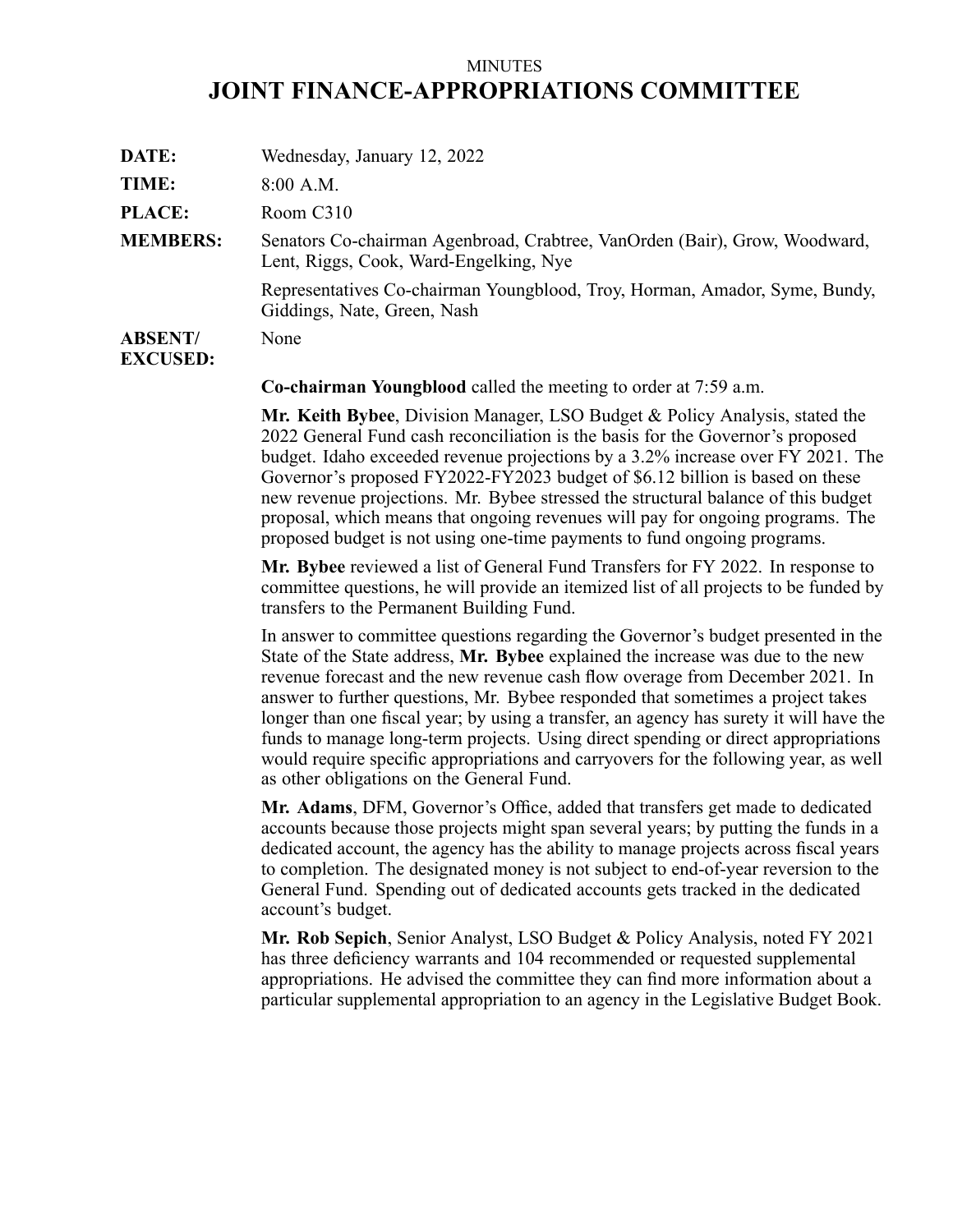**Mr. Sepich** explained Deficiency Warrants are expenditures authorized under Idaho Code, where appropriations are not made until after the expenditure amount is known. Mr. Sepich explained Supplemental Appropriations are mid-year adjustments to the current fiscal year budget. These supplemental appropriations can include transfers, fund changes, movement between account classes, rescissions or additional language or instructions that the legislature chooses to include for agencies.

**Mr. Sepich** reviewed JFAC Rule 13 and cited the Idaho Constitution, Section 22, Article III. Supplemental appropriations are for emergencies; they are not <sup>a</sup> second attempt at an appropriation within <sup>a</sup> different budget cycle. Agencies may be presen<sup>t</sup> to answer questions about the supplemental appropriations, but it is not <sup>a</sup> budget hearing; the supplemental is addressing the emergency. The Legislature defines what constitutes an emergency.

**Ms. April Renfro**, Division Manager, LSO Audits, noted the LSO Audits office finished their peer review in October 2021. This Peer Review happens every three years; the nationwide program reviews the state's system of quality control and provides an opinion on whether the state's audit process is suitably designed and was complied with during the period under review. Idaho received the highest rating of pass for the 2021 Peer Review. A copy of the repor<sup>t</sup> is available on the LSO website, as required by Government Auditing Standards.

In the 2021 legislative session, Idaho Code was amended to move the Local Government Registry to the Office of the State Controller. The Audit Division has been working with the State Controller's Office to transition the Local Government Registry to that office. The State Controller's Office is now responsible for maintaining the registry database and communicating with the entities, the State Tax Commission, and the County Commissioners to impose any penalties and ensure compliance as required.

The 2020 Report on Implementation of Audit Recommendations is in process and should be issued by the end of the month. As of December 2021, the state Audit Division has issued 108 findings in 92 reports for FY 2018-2020; 47 of those findings have not been fully corrected.

**Mr. Alex Adams**, Administrator, Office of the Governor, Division of Financial Management, explained Idaho is an outlier among the US because it received some of the lowest per-capita money through Covid-19 relief funds. The state governmen<sup>t</sup> did not receive the often cited \$18B in covid relief funds. That number includes economic impact payments, or stimulus checks, to individuals and small business support. Today's discussion focuses on discretionary funds to state and local governments, or "direct aid to states."

Direct funds to state agencies are funds for specific programs; the state cannot use those funds for different purposes. Those funds are built into individual agency budgets; they are marked as ARPA Direct Funds so the funds can be tracked.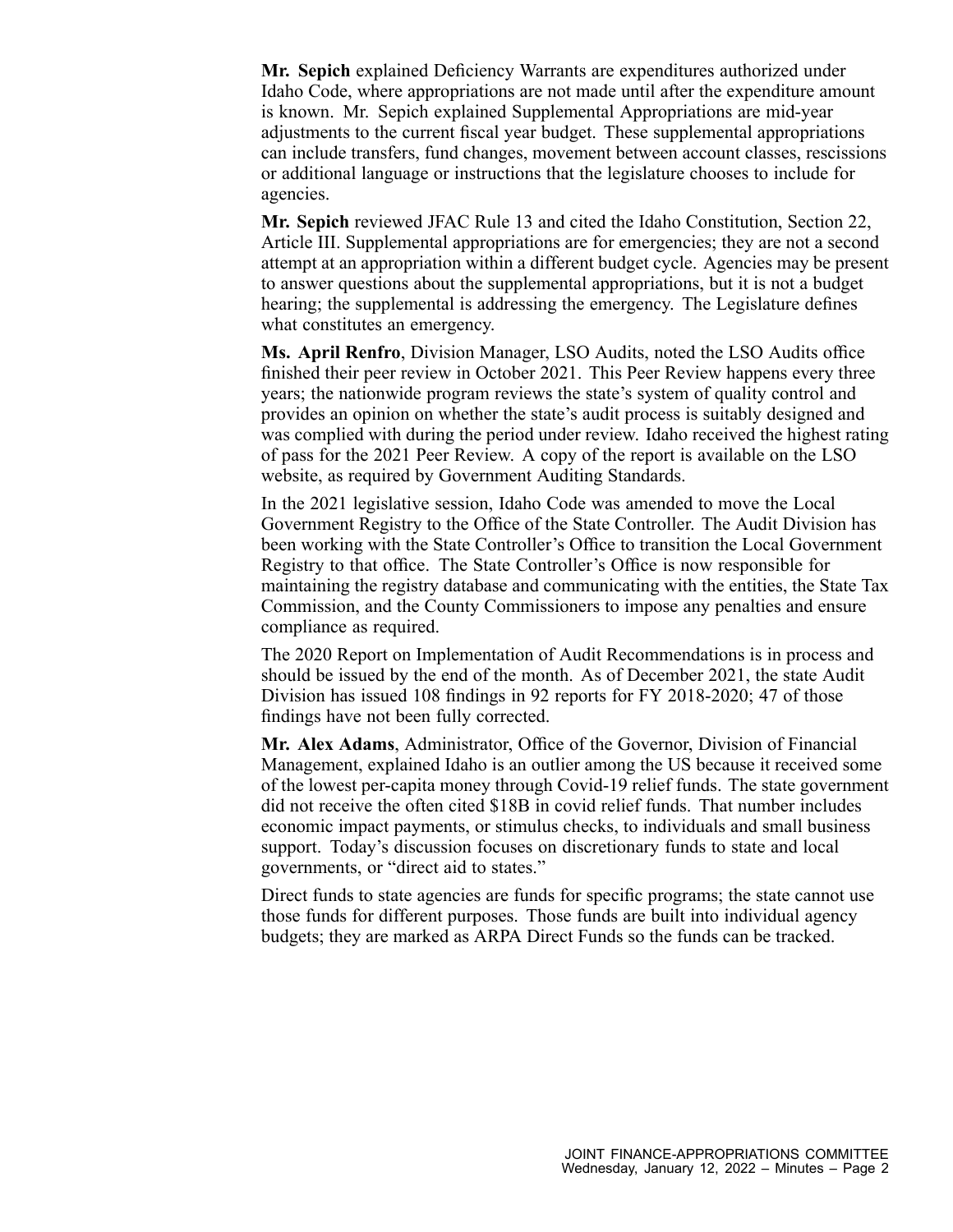**Governor Brad Little** used the guidance in **S 1204** to make long-range investments that will benefit the children and grandchildren of Idahoans. State agencies receiving ARPA funds should plan for the reduction of these federal funds to avoid creating ongoing obligations that are shifted to the General Fund. Lastly, the use of ARPA funds should not impede or inhibit the state's Constitutional mandate to provide for <sup>a</sup> balanced budget. ARPA funds should be used to lower the state's capital costs and deferred maintenance costs in the years ahead to the extent permissible. ARPA funds should not duplicate other federal programs.

The US Treasury states funds must be obligated by 12/31/2024, and those projects must be completed by 12/31/2026. The Governor proposes obligating funds now for large projects (like state water projects), then making allocations that carry over for <sup>a</sup> certain period of time.

**Mr. Adams** reviewed the proposals for the Health and Human Services. The current suicide prevention hotline does not have the capacity to deploy mobile response teams. This proposal would set up that capacity, and the base budget of the Health & Welfare Department would carry on the program over time. The governor proposes startup grants for three community-based behavioral health clinics throughout the state. These appropriations will increase access to integrated care and provide necessary 24/7 treatment; the clinics would bill traditional insurance, including Medicare/Medicaid, to sustain operations. Mr. Adams further explained that formerly, the state has been piecemealing funding for Recovery Center operations; the governor proposes using ARPA money to fund those operations for the next three years, then use future opioid settlements as <sup>a</sup> future funding source. In response to committee questions, Mr. Adams clarified these are existing Recovery Centers, servicing adults with substance use disorders.

**Mr. Adams** explained the funding parameters for the ARPA Capital Projects Funds are much tighter. The projects must be generally broadband-related. The Governor based his recommendations on feedback from the legislature-created broadband advisory board. The Governor proposes fiber projects or fixed wireless projects that will improve internet access throughout the state of Idaho. The governor also proposes to expand the Community Telehealth program to other rural Idaho libraries; this will allow <sup>a</sup> minimum of 23 rural Idaho communities to offer telehealth services in <sup>a</sup> private setting at their libraries.

**Mr. Adams** explained the parameters for IIJA funds; these are direct funds for specific programs, usually existing state programs. There are specific codes in the LBB to identify the specific IIJA items built into the agency budgets. There are some state match requirements to access federal funds. The original proposal used ARPA funds for the required state match money. Per the final ARPA rules published 1/6/2022, states cannot use ARPA funds as IIJA matching funds.

In response to committee questions, **Mr. Adams** stated the current LBB has <sup>a</sup> specific callout for ARPA, so it can be tracked at the aggregate level.